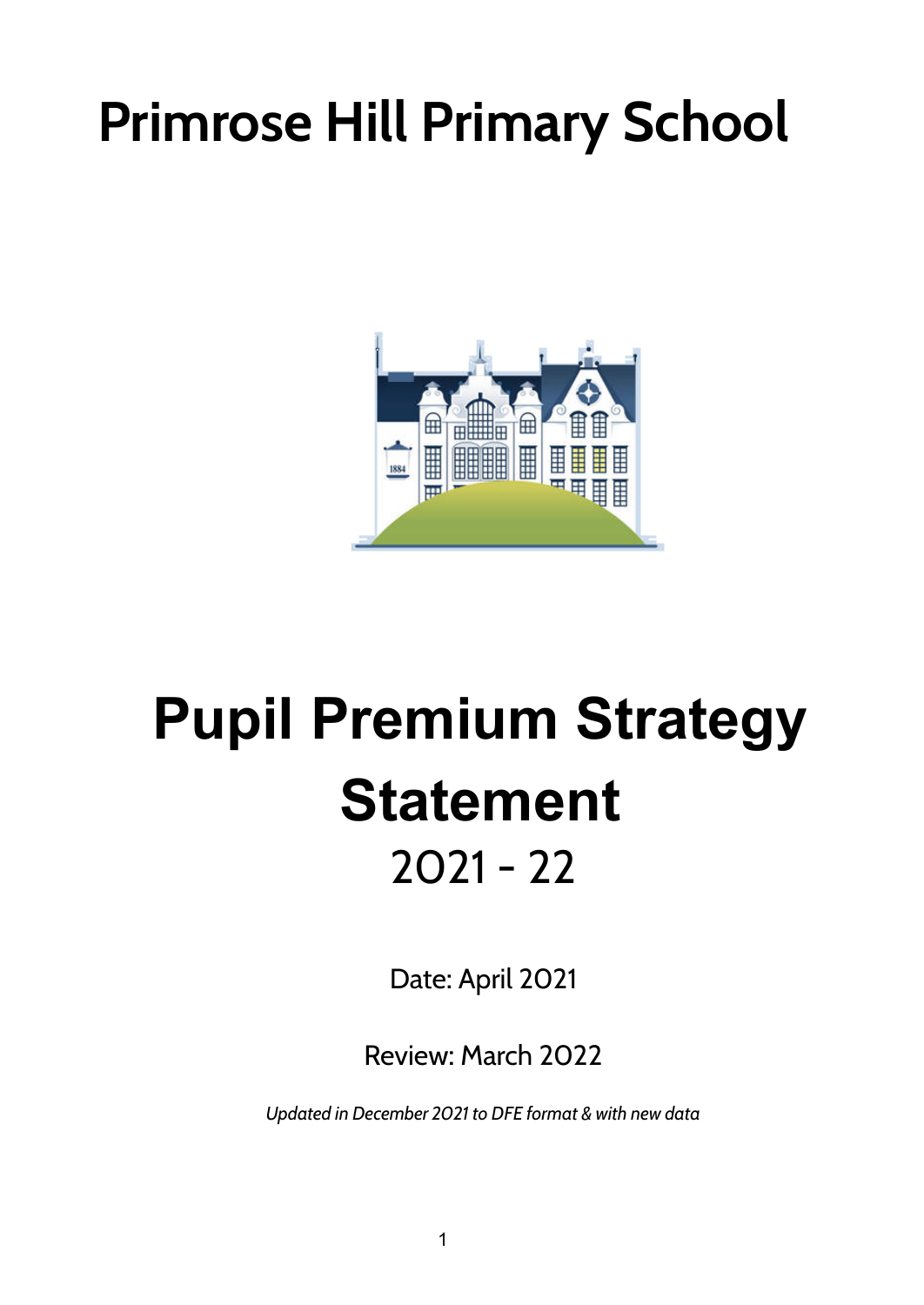This statement details our school's use of pupil premium (and recovery premium for the 2021 to 2022 academic year) funding to help improve the attainment of our disadvantaged pupils.

It outlines our pupil premium strategy, how we intend to spend the funding in this academic year and the effect that last year's spending of pupil premium had within our school.

### **School overview**

| <b>Detail</b>                                                                                             | <b>Data</b>                            |
|-----------------------------------------------------------------------------------------------------------|----------------------------------------|
| School name                                                                                               | <b>Primrose Hill Primary</b><br>School |
| Number of pupils in school                                                                                | 452                                    |
| Proportion (%) of pupil premium eligible pupils                                                           | $(148 - Oct 2020 census)$              |
| Academic year/years that our current pupil premium<br>strategy plan covers (3 year plans are recommended) | 2021-2022                              |
| Date this statement was published                                                                         | December 2021                          |
| Date on which it will be reviewed                                                                         | April 2022                             |
| Statement authorised by                                                                                   | Phil Allman                            |
| Pupil premium lead                                                                                        | Laura Beeson (to Dec<br>2021)          |
|                                                                                                           | Sophie Keating (from<br>Jan 2022)      |
| Governor / Trustee lead                                                                                   | <b>Claire Cameron</b>                  |

### **Funding overview**

| <b>Detail</b>                                                                                                                       | <b>Amount</b> |
|-------------------------------------------------------------------------------------------------------------------------------------|---------------|
| Pupil premium funding allocation this academic year                                                                                 | £199,680      |
| Recovery premium funding allocation this academic year                                                                              | £21,090       |
| Pupil premium funding carried forward from previous<br>years (enter £0 if not applicable)                                           | £0            |
| Total budget for this academic year                                                                                                 | £220,770      |
| If your school is an academy in a trust that pools this<br>funding, state the amount available to your school this<br>academic year |               |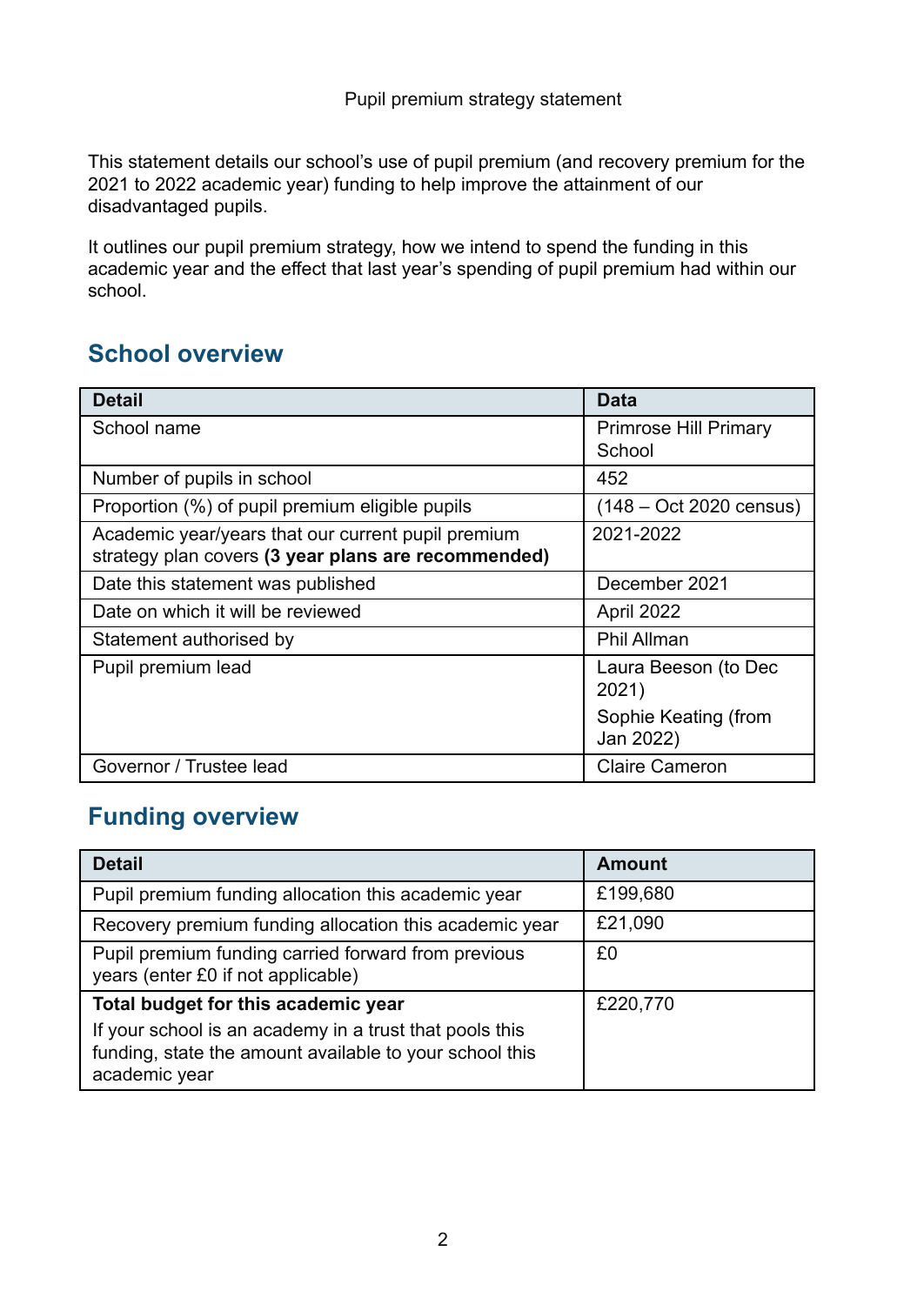## **Part A: Pupil premium strategy plan**

#### **Statement of intent**

Ultimate Objectives:

- High quality teaching and learning to enable disadvantaged children of all abilities to 'diminish the difference' with regard to attainment when compared to their peers
- Individualised learning opportunities and interventions where appropriate, as identified by our data
- An extensive network of social and emotional support offering high level of universal support as well as targeted/ Wave 3 support
- A wide variety of enrichment experiences to build the cultural capital and raise aspirations for our disadvantaged pupils
- Working with parents and families from entry (including 2 year olds) to accelerate progress from the start

#### Intent & Principles

At Primrose Hill Primary School, there is a tailored package of interwoven support which emerges from our core practices, with its primary aim to diminish the difference between disadvantaged pupils and their peers in terms of attainment as well as providing wider enrichment experiences and social and emotional support.

Nature and frequency of individualised support is determined by pupils' identified needs, following termly pupil progress meetings with class teachers, SLT and the Inclusion Manager, through analysis of assessment data to identify gaps in attainment and progress, and through analysis of behaviour records to identify possible challenges.

Spending is also prioritised for bought-in professional services which focus on pastoral and mental health support for our children to ensure their social, emotional and wellbeing needs are met. This approach is supported by the research paper, 'Supporting the attainment of disadvantaged pupils: articulating success and good practice' produced by the National Foundation for Educational Research, which identifies several building blocks to success with regard to PP spend. The report states:

*'More successful schools tended to have more extensive social and emotional support strategies in place, including developing close links with mental health services, creating a 'social care' hub within the school, providing counselling services and parent liaison staff, alongside teaching and learning interventions.'*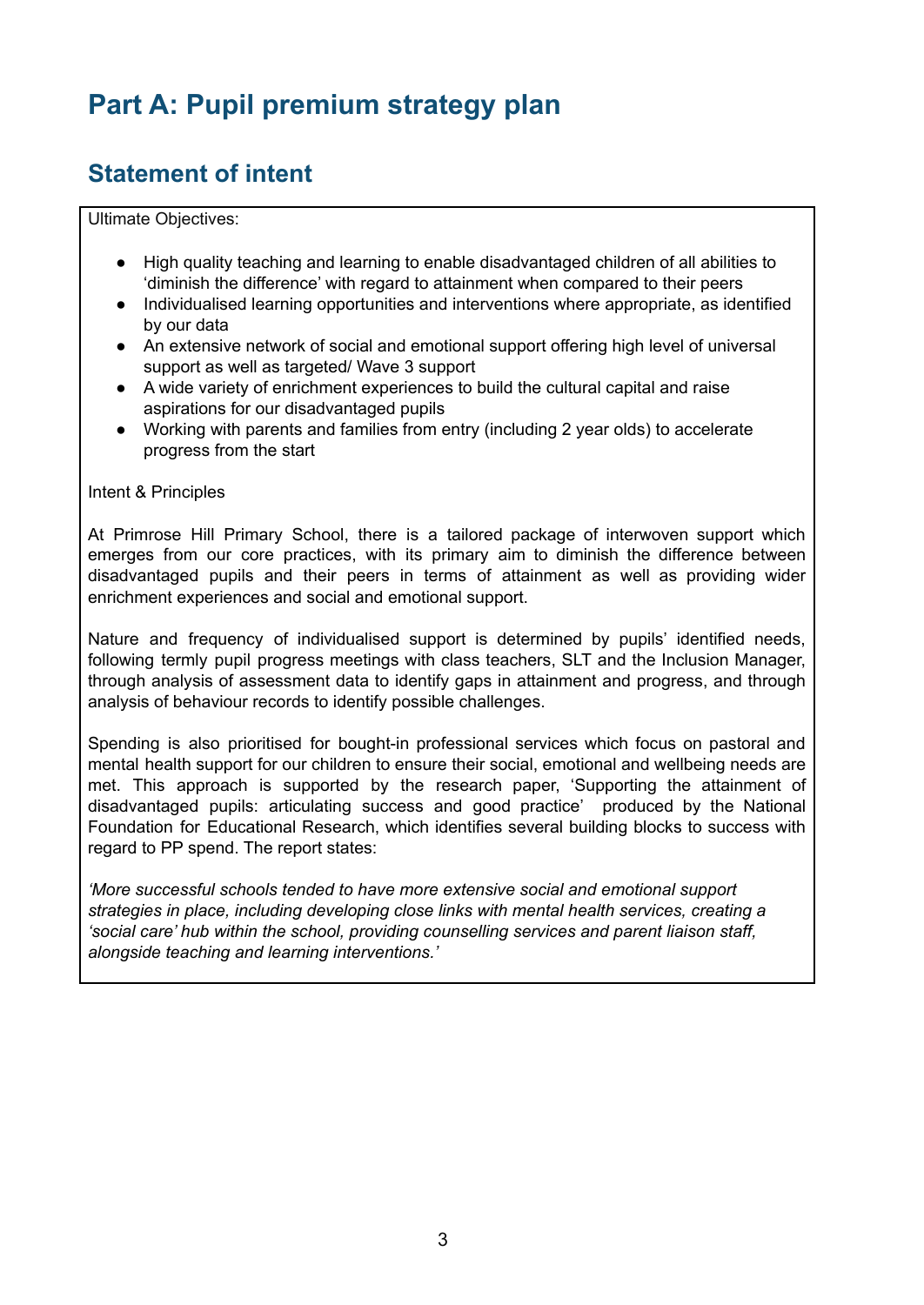## **Challenges**

This details the key challenges to achievement that we have identified among our disadvantaged pupils.

| <b>Challenge</b><br>number | Detail of challenge                                                                                                                                    |
|----------------------------|--------------------------------------------------------------------------------------------------------------------------------------------------------|
|                            | Low starting points on entry to school, particularly in the prime areas of<br>learning and in communication and language                               |
| 2                          | Disadvantaged children have an increased chance of falling behind in<br>Reading by end Reception and not passing the Phonics check in KS1              |
| 3                          | The disruption of lockdown has increased the gap, in particular end EYFS &<br>KS1 data and in maths in KS2.                                            |
| 4                          | Disadvantaged children may be more vulnerable to SEMH & PSED need as<br>well as attendance difficulties (including emotionally based school avoidance) |
| 5                          | Limited exposure to and engagement with enrichment experiences outside of<br>school                                                                    |

#### **Intended outcomes**

This explains the outcomes we are aiming for **by the end of our current strategy plan**, and how we will measure whether they have been achieved.

| <b>Intended outcome</b>                                                                                                                                          | <b>Success criteria</b>                                                                                                                                                                                              |  |
|------------------------------------------------------------------------------------------------------------------------------------------------------------------|----------------------------------------------------------------------------------------------------------------------------------------------------------------------------------------------------------------------|--|
| Children make accelerated progress from<br>entry points in EYFS, and children and<br>families' communication and oracy is<br>supported                           | Improved GLD for disadvantaged<br>pupils<br>Disadvantaged parents engaging<br>with family learning opportunities<br>Improved communication and<br>language for disadvantaged pupils in<br>End of Year Reception data |  |
| Improved early reading and phonics provision<br>and outcomes for disadvantaged pupils                                                                            | Improved Early reading provision<br>EYFS end Y2 leading to improved<br>outcomes in both end of Key Stage<br>Assessments and Y1 phonics check                                                                         |  |
| Disadvantaged children benefit from high<br>quality teaching/ differentiation and targeted<br>tutoring to make accelerated progress in<br>maths                  | Pupil Progress reviews demonstrate<br>that disadvantaged pupils are making<br>accelerated progress in maths.<br>Highlighted at the end of Key Stage<br>assessments.                                                  |  |
| Improve pastoral and mental health provision<br>across the school so that disadvantaged<br>children are not over-represented in<br>behaviour and attendance data | Behaviour and attendance data does<br>not show an over-representation of<br>disadvantaged pupils                                                                                                                     |  |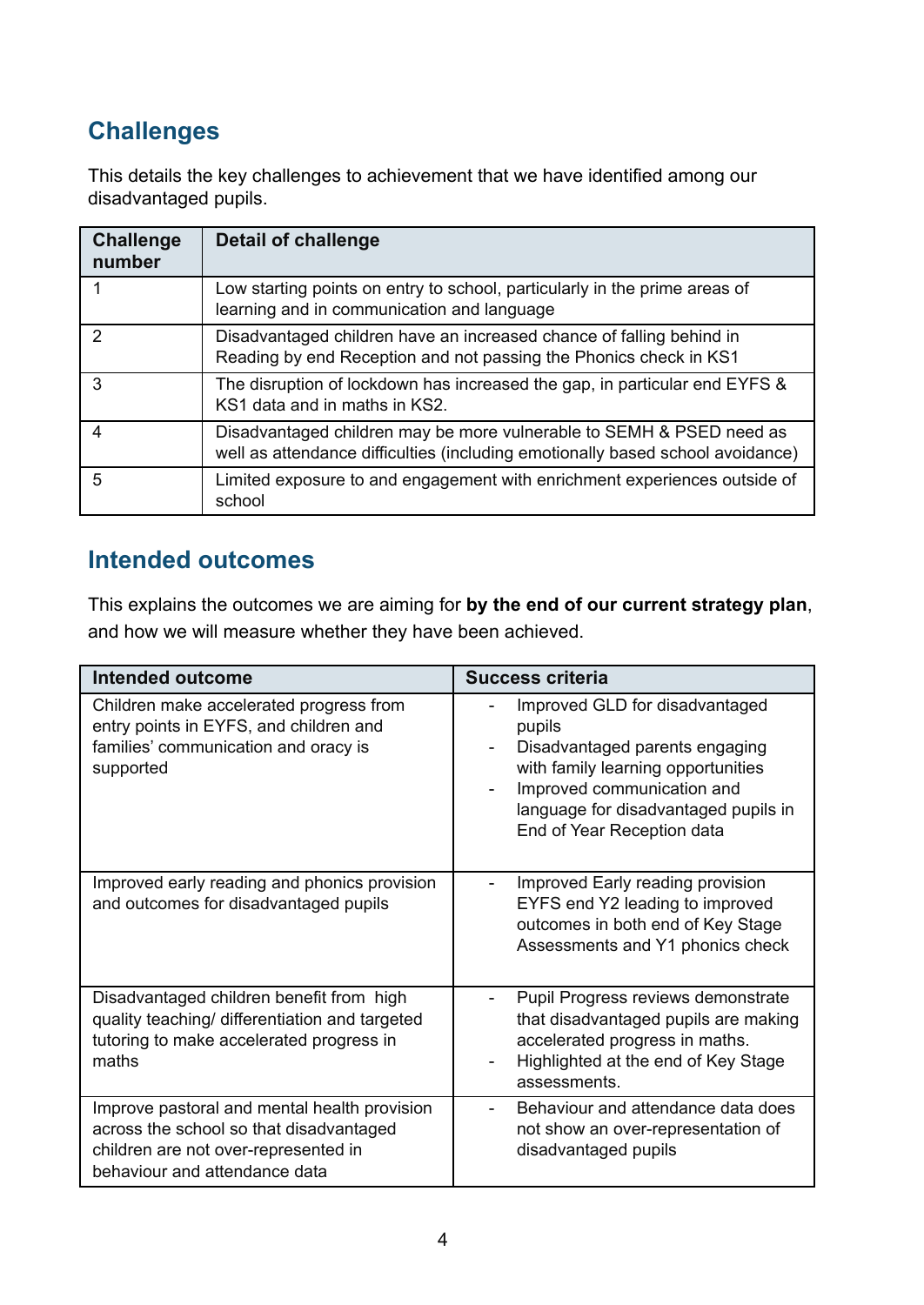| Improved enrichment opportunities within and | Disadvantaged pupils have had        |
|----------------------------------------------|--------------------------------------|
| beyond the curriculum for disadvantaged      | access to a wide range of enrichment |
| children                                     | opportunities                        |

### **Activity in this academic year**

This details how we intend to spend our pupil premium (and recovery premium funding) **this academic year** to address the challenges listed above.

#### **Teaching (for example, CPD, recruitment and retention)**

Budgeted cost: £123,798

| <b>Activity</b>                                        | Evidence that supports this approach                                                                                                                                                                                                                                                                                                                                                                                                                                                          | <b>Challenge</b><br>number(s)<br>addressed |
|--------------------------------------------------------|-----------------------------------------------------------------------------------------------------------------------------------------------------------------------------------------------------------------------------------------------------------------------------------------------------------------------------------------------------------------------------------------------------------------------------------------------------------------------------------------------|--------------------------------------------|
| Additional<br>Teaching<br>(SLT /<br>Teaching<br>staff) | Additional SLT tutoring time reading in Reception and<br>Phonics/ GR in KS1<br>Small group:<br>https://educationendowmentfoundation.org.uk/education<br>-evidence/teaching-learning-toolkit/small-group-tuition<br>One to one:<br>https://educationendowmentfoundation.org.uk/education<br>-evidence/teaching-learning-toolkit/one-to-one-tuition                                                                                                                                             | 1, 2                                       |
| Additional<br>teaching Y6<br>Maths groups              | International research evidence suggests that reducing<br>class size can have positive impact on disadvantaged<br>pupils - but these effects are not seen until the numbers<br>of pupils have decreased substantially (20 or under) and<br>enables teachers to change their teaching approach to<br>the extent that this changes the learning behaviours of<br>the pupils<br>https://educationendowmentfoundation.org.uk/education<br>-evidence/teaching-learning-toolkit/reducing-class-size | 3                                          |
| <b>Nurture</b><br>Group KS1                            | 1 SLT member and 1 experienced TA to run well<br>established Nurture Provision (using attainment data as<br>well as detailed SEMH data through Boxhall profiles) as<br>evidenced https://www.nurtureuk.org/research-evidence/                                                                                                                                                                                                                                                                 | 1,2,4                                      |
| <b>HLTA</b> support<br>across the<br>school            | 3 HLTAs (1 in Y1/2, 1 in Y3/4, 1 in Y5/6) - evidence<br>shows that HLTAs value being in a specific team and this<br>enhances their role.<br>Initial evidence on the role of HLTa in general 'provide a<br>strong endorsement of the benefits that HLTAs can<br>provide to schools' and indicates that the role can<br>positively impact 'the learning, engagement, motivation<br>and involvement of pupils'                                                                                   | 1,2,3<br>$\overline{4}$                    |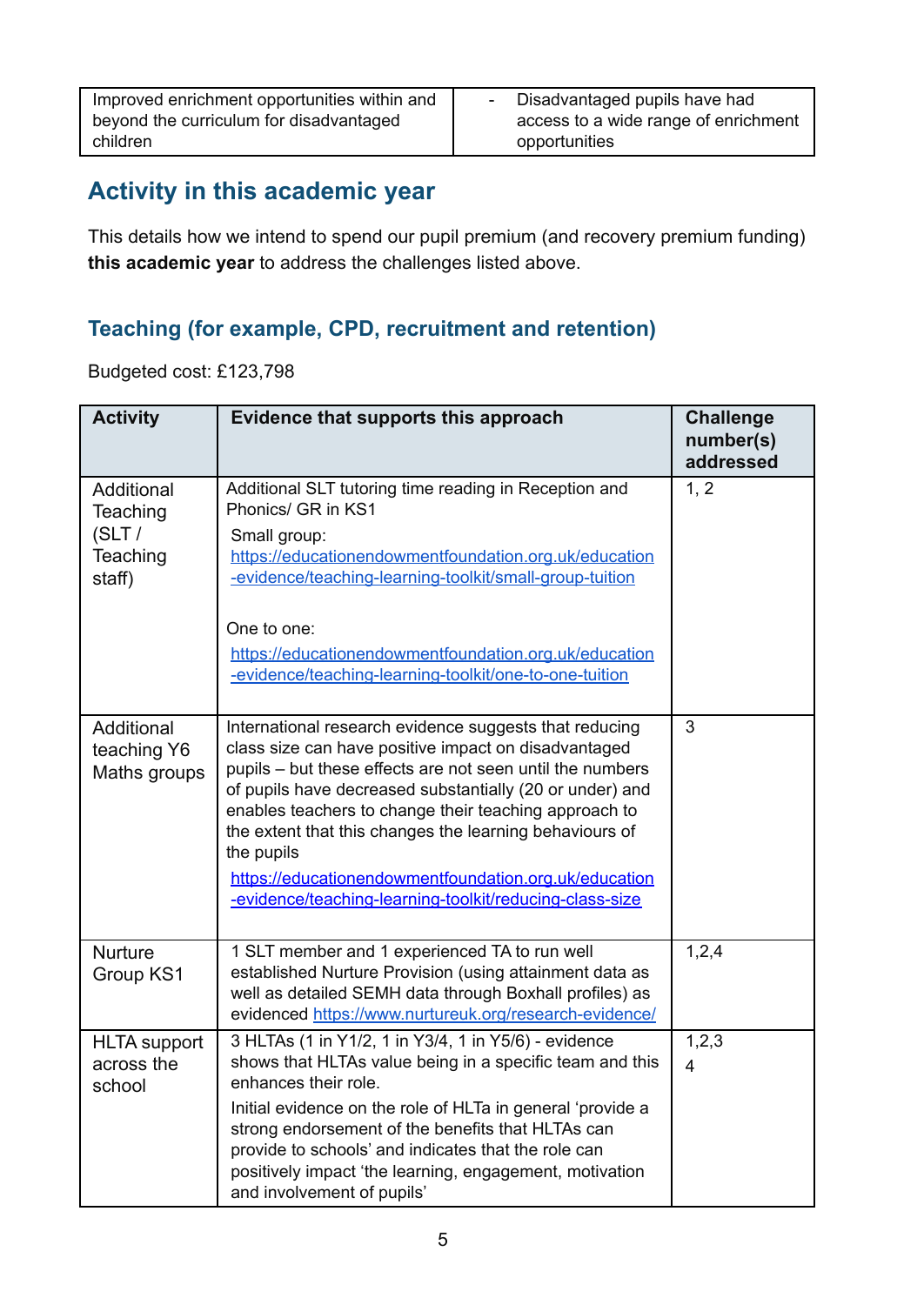|                                        | https://www.nfer.ac.uk/publications/HLT01/HLT01.pdf                                                                                                                                                                                                                                                                                                                                                                                 |      |
|----------------------------------------|-------------------------------------------------------------------------------------------------------------------------------------------------------------------------------------------------------------------------------------------------------------------------------------------------------------------------------------------------------------------------------------------------------------------------------------|------|
| <b>EAL</b> support<br>EYFS - Y1        | EAL/EMA Specialist language teacher (evidence in EAL<br>achievement and Language reports)                                                                                                                                                                                                                                                                                                                                           | 1, 2 |
| Trauma<br>Informed<br>Working<br>Group | 1 SLT & 2 teacher & 1 TA with school EP developing and<br>implementing best practice across school, including<br><b>INSET.</b> Behaviour Data Sept 2021 shows significant<br>decrease in incidents. International research supports<br>the efficacy of this approach:<br>https://pureadmin.qub.ac.uk/ws/portalfiles/portal/168311<br>525/ACEs Report A4 Feb 2019 Developing a Traum<br>a Informed Approach Full Evidence Review.pdf | 4    |
|                                        |                                                                                                                                                                                                                                                                                                                                                                                                                                     |      |

#### **Targeted academic support (for example, tutoring, one-to-one support structured interventions)**

Budgeted cost: £43,290

| <b>Activity</b>                                                                                      | Evidence that supports this approach                                                                                                                                                                                                                                                                                                                                                                       | <b>Challenge</b><br>number(s)<br>addressed |
|------------------------------------------------------------------------------------------------------|------------------------------------------------------------------------------------------------------------------------------------------------------------------------------------------------------------------------------------------------------------------------------------------------------------------------------------------------------------------------------------------------------------|--------------------------------------------|
| Targeted<br>intervention $-$<br>run by TAs<br>across the<br>school both 1:1<br>and in small<br>group | EEF: 'Evidence stated state teaching assistant<br>interventions can be targeted at pupils that require<br>additional support and can help previously low attaining<br>pupils overcome barriers to learning and 'catch-up' with<br>previously higher attaining pupils'<br>https://educationendowmentfoundation.org.uk/education-<br>evidence/teaching-learning-toolkit/teaching-assistant-inte<br>rventions | 2, 3                                       |
| School led<br>tutoring                                                                               | EEF: 'Small group tuition targeted at specific needs and<br>knowledge gaps can be an effective method to support<br>low attaining pupils or those falling behind'<br>https://educationendowmentfoundation.org.uk/education<br>-evidence/teaching-learning-toolkit/small-group-tuition                                                                                                                      | 2, 3                                       |

#### **Wider strategies (for example, related to attendance, behaviour, wellbeing)**

Budgeted cost: £53,682

| <b>Activity</b>          | Evidence that supports this approach                                                                                                                             | <b>Challenge</b><br>number(s)<br>addressed |
|--------------------------|------------------------------------------------------------------------------------------------------------------------------------------------------------------|--------------------------------------------|
| Resilience<br>Program Y5 | The EEFs 'Improving Social and Emotional Learning<br>(SEL) in Primary Schools' recommendations promote<br>the explicit teaching of SEL in dedicated lesson time: | 4                                          |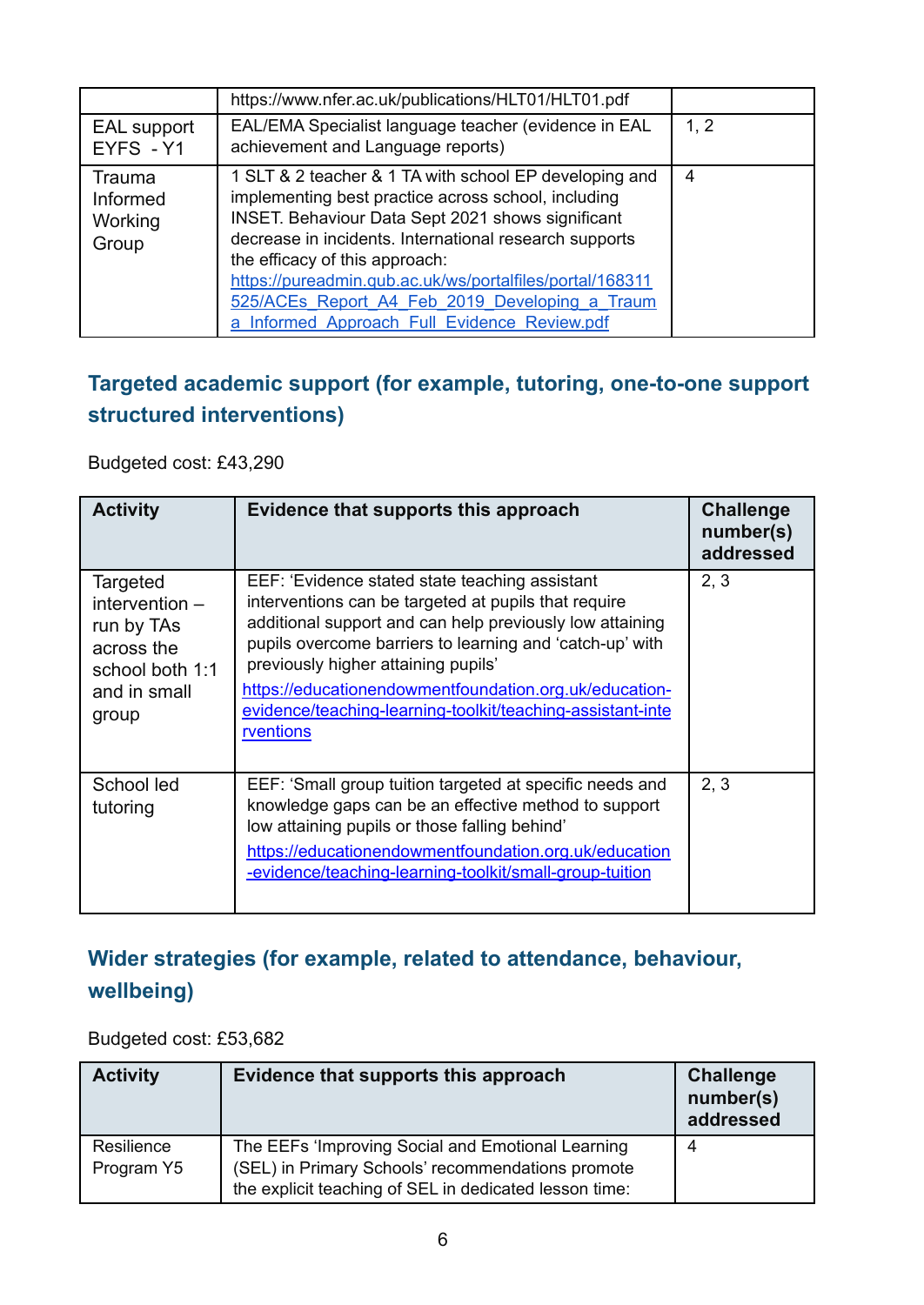|                                                                   | https://educationendowmentfoundation.org.uk/education<br>-evidence/guidance-reports/primary-sel                                                                                                                                                                                                                                                    |                |
|-------------------------------------------------------------------|----------------------------------------------------------------------------------------------------------------------------------------------------------------------------------------------------------------------------------------------------------------------------------------------------------------------------------------------------|----------------|
| Subsidised<br>trips, clubs,<br>child care                         | The EEF states that 'There is a wider evidence base<br>indicating that outdoor adventure learning may have<br>positive impacts on other outcomes such as self-efficacy,<br>motivation and teamwork. Outdoor adventure learning<br>may play an important part of the wider school<br>experience, regardless of any impact on academic<br>outcomes'. | 5              |
|                                                                   | https://educationendowmentfoundation.org.uk/education<br>-evidence/teaching-learning-toolkit/outdoor-adventure-le<br>arning                                                                                                                                                                                                                        |                |
| Art Therapy                                                       | From the International Journal of Art Therapy -<br>Primary-school-based art therapy: exploratory study of<br>changes in children's social, emotional and mental<br>health.                                                                                                                                                                         | 4              |
|                                                                   | The conclusion found that: 'The study highlighted<br>perceived positive changes and no negative changes in<br>children's SEMH difficulties.'                                                                                                                                                                                                       |                |
|                                                                   | https://www.tandfonline.com/doi/full/10.1080/17454832.2<br>019.1634115?src=recsys                                                                                                                                                                                                                                                                  |                |
| <b>TOPs</b><br>(Tavistock<br>outreach<br>program for<br>families) | Evidence demonstrates how school-based counselling<br>and therapeutic support can reduce pupils' psychological<br>distress and improve self-esteem and achievement.<br>https://www.bacp.co.uk/news/news-from-bacp/2021/21-j<br>anuary-effectiveness-of-school-counselling-revealed-in-n<br>ew-research/                                            | $\overline{4}$ |
|                                                                   | Further evidence illustrates the importance of engaging<br>parents in intervention as a means of positively<br>impacting children's education:                                                                                                                                                                                                     |                |
|                                                                   | https://educationendowmentfoundation.org.uk/education<br>-evidence/teaching-learning-toolkit/parental-engagement                                                                                                                                                                                                                                   |                |
| Speech &<br>Language                                              | The EEF states that 'on average, oral language<br>approaches have a high impact on pupil outcomes of 6<br>months' additional progress'                                                                                                                                                                                                             | 1, 2           |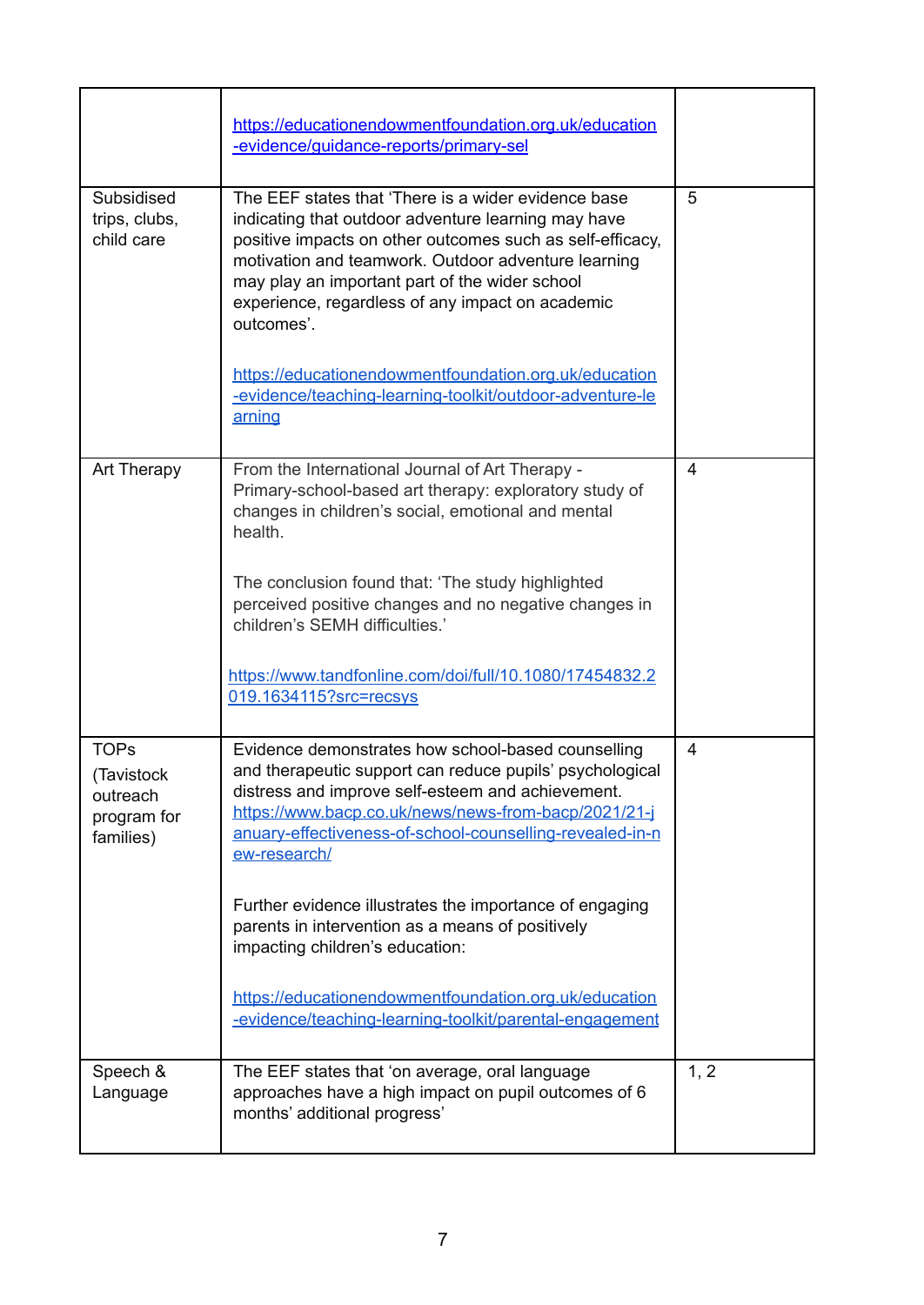|                                                  | https://educationendowmentfoundation.org.uk/education<br>-evidence/teaching-learning-toolkit/oral-language-interve<br>ntions                                                                                                                                              |                |
|--------------------------------------------------|---------------------------------------------------------------------------------------------------------------------------------------------------------------------------------------------------------------------------------------------------------------------------|----------------|
| Educational<br>Psychology                        | Evidence shows that EP assessment and intervention<br>positively impacts upon teacher knowledge, classroom<br>practice and pupil progress<br>https://www.researchgate.net/publication/348233063 Ed<br>ucational Psychology Impact on Primary Education A<br><b>Review</b> | $\overline{4}$ |
| Curriculum<br>resources /<br>contingency<br>fund | Mixture of online substcription resources for hard to<br>reach parents and families including over Lockdown<br>(Reading Eggs, Maths seeds, Tapestry) - all evidence<br>based.<br>Furthermore, multi-sensory curriculum resources support                                  | 1,2,3          |
|                                                  | children of all abilities to make progress. (Shams, L., and<br>Seitz, A.R. Benefits of multisensory learning. Trends in<br>Cognitive Sciences, 60, November 2008, pp. 411-17.[4])                                                                                         |                |

#### **Total budgeted cost: £** £220,770

Part B: Review of outcomes in the previous academic year

#### **Pupil premium strategy outcomes**

This details the impact that our pupil premium activity had on pupils in the 2020 to 2021 academic year.

Following school closures and ongoing disruption due to Covid-19 the gap between disadvantaged pupils and others has widened (as is the case nationally). Children learnt at home remotely for a significant amount of the Spring Term, and some classes during the autumn and summer term due to bubble closures. In all year groups this has significantly impacted the children's progress and in some cases widened the disadvantage gap, as the data analysis below shows.However there was also a drive to deliver Outsanding home learning provision - especially with regard to engaging our disadvantaged and vulnerable pupils - which has had some positive impact in Key Stage 2 especially. *Link to Remote Learning Strategy showing our remote learning provision (including focus on disadvantaged and vulnerable children)*

*[https://www.primrosehill.camden.sch.uk/wp-content/uploads/2021/02/Remote-Learning-Offer-2021.](https://www.primrosehill.camden.sch.uk/wp-content/uploads/2021/02/Remote-Learning-Offer-2021.docx.pdf) [docx.pdf](https://www.primrosehill.camden.sch.uk/wp-content/uploads/2021/02/Remote-Learning-Offer-2021.docx.pdf)*

The lack of face to face teaching for some EYFS children has created a significant gap in terms of disadvantaged children reaching ELGs. In KS1, the gap did not grow in Reading or in Writing, however in maths it widened considerably.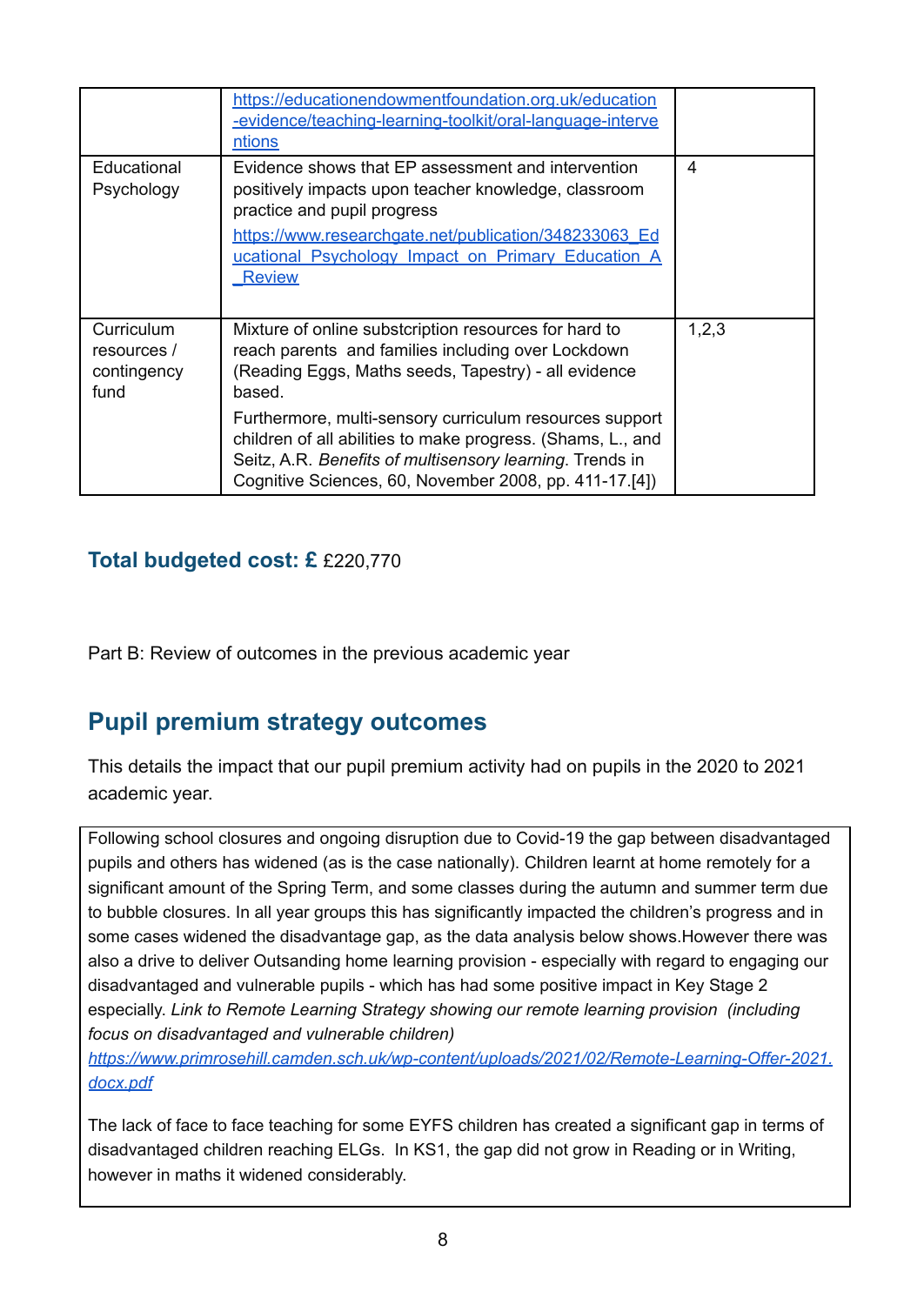| <b>EYFS</b>                                        | <b>Disadvantaged Pupils at</b><br><b>PHS</b> | <b>Other Pupils at PHS</b> | Like for like<br><b>Disadvantaged Pupils</b><br>nationally |
|----------------------------------------------------|----------------------------------------------|----------------------------|------------------------------------------------------------|
| 2018/19<br>(15 children)                           | 80%                                          | 71%                        | $57\%$ *                                                   |
| 2019/2020 - Teacher<br>Assessment<br>(14 children) | 47%                                          | 74%                        | N/A                                                        |
| 2020/21 - Teacher<br>Assessment<br>(12 children)   | 25%                                          | 70%                        | N/A                                                        |

| <b>Phonics</b>                                                                                                                                                | <b>Disadvantaged Pupils</b><br>at PHS |                    | <b>Other Pupils at PHS</b> |                    | <b>Like for like Disadvantaged</b><br><b>Pupils nationally</b> |                    |  |
|---------------------------------------------------------------------------------------------------------------------------------------------------------------|---------------------------------------|--------------------|----------------------------|--------------------|----------------------------------------------------------------|--------------------|--|
|                                                                                                                                                               | End Y1                                | End Y <sub>2</sub> | End Y1                     | End Y <sub>2</sub> | End Y1                                                         | End Y <sub>2</sub> |  |
| 2018/19<br>(21 Y1 children)<br>(17 Y2 Children)                                                                                                               | 65%                                   | 94%                | 84%                        | 98%                | 70%                                                            | 85%                |  |
| 2019 / 20<br>(10 Y1 Children)<br>Y2 Children Not<br>Assessed<br><b>Teacher Assessment Y1</b>                                                                  | 80%                                   | N/A                | 77%                        | N/A                | N/A                                                            | N/A                |  |
| 2020/21<br>(15 Y1 Children)<br>Y2 Children Not<br>Assessed<br><b>Teacher Assessment</b><br>Y1<br>(Official phonics check<br>will happen in Y2<br>Autumn Term) | 53%                                   | N/A                | 80%                        | N/A                | N/A                                                            | N/A                |  |

|                                   | <b>Key Stage 1</b>                               |                                         |                                                               |                                           |                                         |                                                               |                                           |                                         |                                                     |
|-----------------------------------|--------------------------------------------------|-----------------------------------------|---------------------------------------------------------------|-------------------------------------------|-----------------------------------------|---------------------------------------------------------------|-------------------------------------------|-----------------------------------------|-----------------------------------------------------|
| Year                              | <b>Expected Reading</b>                          |                                         |                                                               |                                           | <b>Expected Writing</b>                 |                                                               | <b>Expected Maths</b>                     |                                         |                                                     |
|                                   | <b>Disadvantag</b><br>ed pupils at<br><b>PHS</b> | Other<br><b>Pupils at</b><br><b>PHS</b> | Like for like<br><b>Disadvantaged</b><br>pupils<br>nationally | <b>Disadvanta</b><br>ged pupils<br>at PHS | Other<br><b>Pupils at</b><br><b>PHS</b> | Like for like<br><b>Disadvantaged</b><br>pupils<br>nationally | <b>Disadvanta</b><br>ged pupils<br>at PHS | Other<br><b>Pupils at</b><br><b>PHS</b> | Like for like<br>Disadvantaged<br>pupils nationally |
| 2018/<br>19<br>17<br>childr<br>en | 65%                                              | 86%                                     | 62%                                                           | 59%                                       | 76%                                     | 55%                                                           | 65%                                       | 86%                                     | 63%                                                 |
| 2019/<br>20                       | 62%                                              | 76%                                     | N/A                                                           | 48%                                       | 73%                                     | N/A                                                           | 57%                                       | 78%                                     | N/A                                                 |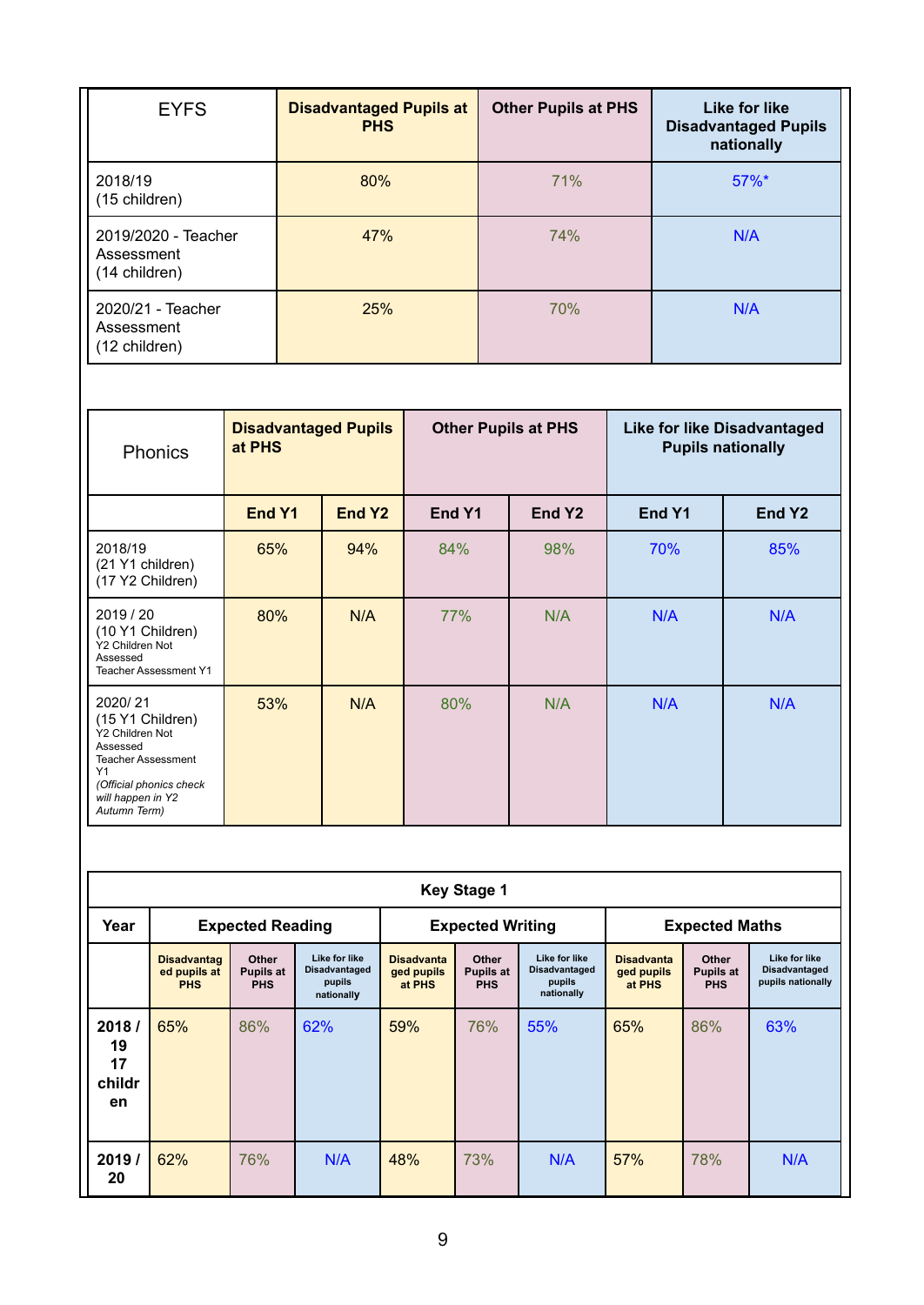| 21<br>childr<br>en                |                                                     |                                  |                                                                      |                                                     |                                  |                                                                      |                                                     |                                  |                                                                      |                                                     |                                  |                                                                      |
|-----------------------------------|-----------------------------------------------------|----------------------------------|----------------------------------------------------------------------|-----------------------------------------------------|----------------------------------|----------------------------------------------------------------------|-----------------------------------------------------|----------------------------------|----------------------------------------------------------------------|-----------------------------------------------------|----------------------------------|----------------------------------------------------------------------|
| 2020/<br>21<br>14<br>childr<br>en | 57%                                                 | 75%                              |                                                                      | N/A                                                 | 43%                              | 61%                                                                  |                                                     | N/A                              | 43%                                                                  | 80%                                                 |                                  | N/A                                                                  |
|                                   |                                                     |                                  |                                                                      |                                                     |                                  | <b>Key Stage 2</b>                                                   |                                                     |                                  |                                                                      |                                                     |                                  |                                                                      |
| Year                              |                                                     |                                  | <b>Expected Reading</b>                                              |                                                     |                                  | <b>Expected Writing</b>                                              | <b>Expected Maths</b>                               |                                  |                                                                      | <b>Expected</b><br><b>Combined</b>                  |                                  |                                                                      |
|                                   | <b>Disadva</b><br>ntaged<br>pupils at<br><b>PHS</b> | Other<br><b>Pupils</b><br>at PHS | Like for<br>like<br><b>Disadvant</b><br>aged<br>pupils<br>nationally | <b>Disadva</b><br>ntaged<br>pupils at<br><b>PHS</b> | Other<br><b>Pupils</b><br>at PHS | Like for<br>like<br><b>Disadvant</b><br>aged<br>pupils<br>nationally | <b>Disadvan</b><br>taged<br>pupils at<br><b>PHS</b> | Other<br><b>Pupils</b><br>at PHS | Like for<br>like<br><b>Disadvant</b><br>aged<br>pupils<br>nationally | <b>Disadva</b><br>ntaged<br>pupils at<br><b>PHS</b> | Other<br><b>Pupils</b><br>at PHS | Like for<br>like<br><b>Disadvant</b><br>aged<br>pupils<br>nationally |
| 2018/19<br>31<br>children         | 90%                                                 | 100%                             | 62%                                                                  | 74%                                                 | 93%                              | 68%                                                                  | 94%                                                 | 100%                             | 67%                                                                  | 74%                                                 | 93%                              | 51%                                                                  |
| 2019/<br>20<br>28<br>children     | 68%                                                 | 93%                              | N/A                                                                  | 50%                                                 | 83%                              | N/A                                                                  | 79%                                                 | 90%                              | N/A                                                                  | 50%                                                 | 80%                              | N/A                                                                  |
| 2020 / 21<br>32<br>children       | 73%                                                 | 92%                              | N/A                                                                  | 50%                                                 | 76%                              | N/A                                                                  | 63%                                                 | 92%                              | N/A                                                                  | 52%                                                 | 75%                              | N/A                                                                  |

| Progress KS1 - KS2 |  |
|--------------------|--|
|                    |  |

| Year        | <b>Reading</b>                                   |                                |                                                                | Writing                                          |                               |                                                                | <b>Maths</b>                                     |                                         |                                                                |
|-------------|--------------------------------------------------|--------------------------------|----------------------------------------------------------------|--------------------------------------------------|-------------------------------|----------------------------------------------------------------|--------------------------------------------------|-----------------------------------------|----------------------------------------------------------------|
|             | <b>Disadvantage</b><br>d pupils at<br><b>PHS</b> | <b>Other Pupils</b><br>at PHS  | Like for like<br><b>Disadvantag</b><br>ed pupils<br>nationally | <b>Disadvantage</b><br>d pupils at<br><b>PHS</b> | <b>Other Pupils</b><br>at PHS | Like for like<br><b>Disadvantag</b><br>ed pupils<br>nationally | <b>Disadvantage</b><br>d pupils at<br><b>PHS</b> | Other<br><b>Pupils at</b><br><b>PHS</b> | Like for like<br><b>Disadvantag</b><br>ed pupils<br>nationally |
| 2018/<br>19 | $+5.72$                                          | $+5.24$                        | $-0.6$                                                         | $+2.58$                                          | $+3.24$                       | $-0.4$                                                         | $+5.80$                                          | $+5.44$                                 | $-0.6$                                                         |
| 2019/<br>20 |                                                  | No progress scores for 2019-20 |                                                                |                                                  |                               |                                                                |                                                  |                                         |                                                                |
| 2020/21     |                                                  | No progress scores for 2020-21 |                                                                |                                                  |                               |                                                                |                                                  |                                         |                                                                |

#### *Summary of Spending and Actions 2020 - 21*

- Reading Eggs and Mathseeds purchased across the school to support children's home learning
- Purchased Tapestry Software for EYFS for better delivery of mixed media teaching content during remote learning